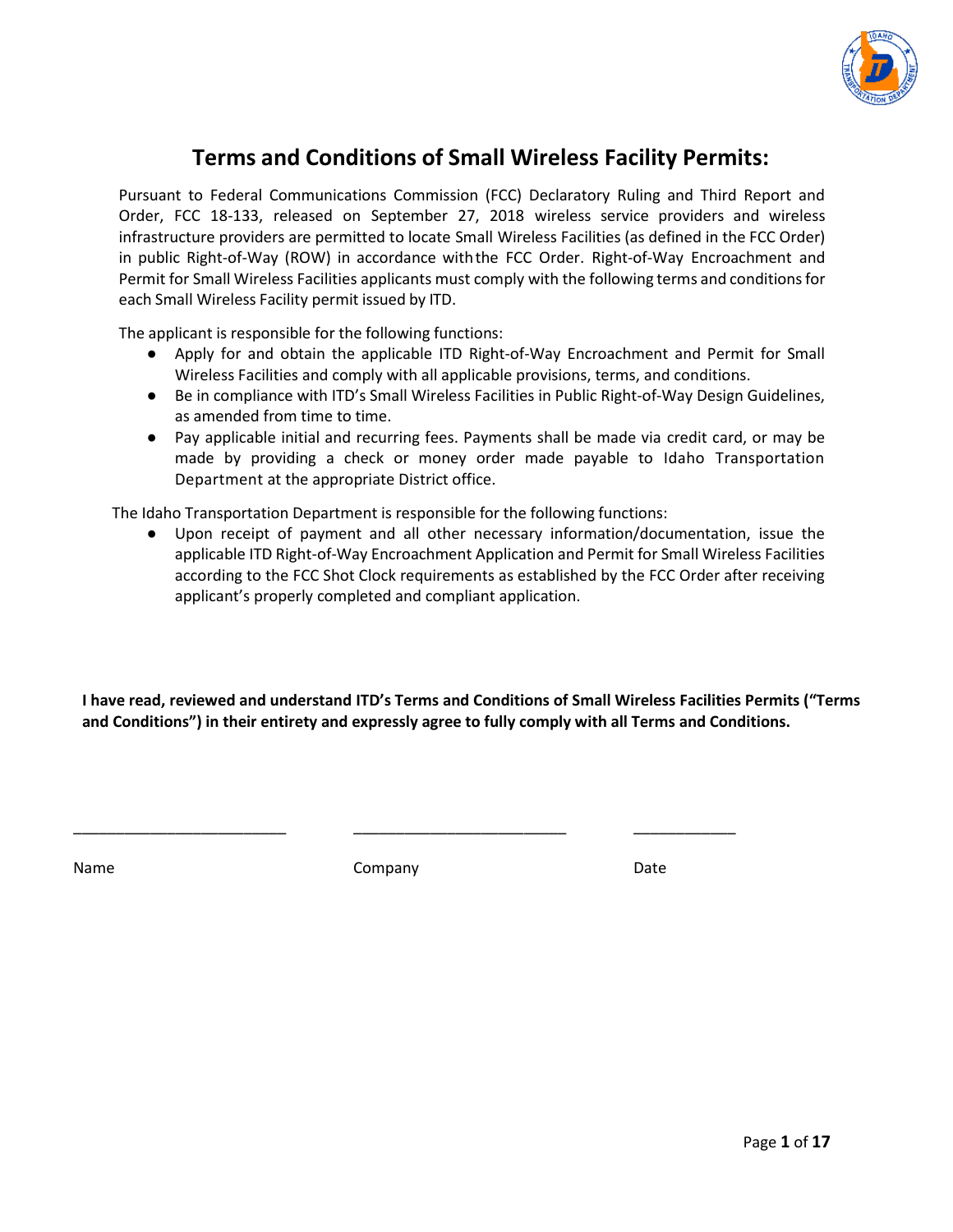

# **Small Wireless Facility Infrastructure in Public Right‐of‐Way Design Guidelines**

**Publication Date: May 1, 2022 Effective Date: May 1, 2022**

### 1. Background and Purpose

This document provides guidance on the application process, placement requirements, aesthetic requirements, and general requirements that all Small Wireless Facilities installed within ITD ROW shallfollow. All Small Wireless Facilities proposed to be installed within ITD ROW are bound to the requirements set forth in this document. Deviation from these Design Guidelines, if allowed, shall be expressly approved in writing by an authorized representative from the respective District Permit Office prior to installation**. Please note this is considered a living document and subject to change. The latest version may be found at:** <https://itd.idaho.gov/broadband>

Pursuant to Federal Communications Commission (FCC) Declaratory Ruling and Third Report and Order, FCC 18‐133, released on September 27, 2018 ‐ wireless service providers and wireless infrastructure providers are permitted to locate Small Wireless Facilities in the public Right‐of‐Way (ROW). These new Small Wireless Facility installations are expected to improve the providers' ability to meet current and future consumer wireless and data needs.

Small Wireless Facilities are defined by Federal and State legislation as a personal wireless service facility as defined by the Federal "Telecommunications Act of 1996," as amended as of August 6, 2014; or a wireless facility that meets the following conditions:

- 1. The facilities—
	- (i) are mounted on structures 50 feet or less in height including their antennas as defined under 47 CFR section 1.1320(d), or
	- (ii) are mounted on structures no more than 10 percent taller than other adjacent structures, or
	- (iii) do not extend existing structures on which they are located to a height of more than 50 feet or by more than 10 percent, whichever is greater;
- 2. Each antenna associated with the deployment, excluding associated antenna equipment (as defined in the definition of antenna under 47 CFR section 1.1320(d)), is no more than three cubic feet in volume;
- 3. All other wireless equipment associated with the structure, including the wireless equipment associated with the antenna and any pre‐existing associated equipment on the structure, is no more than 28 cubic feet in volume;
- 4. The facilities do not require antenna structure registration under 47 CFR part 17;
- 5. The facilities are not located on Tribal lands, as defined under 36 CFR 800.16(x); and
- 6. The facilities do not result in human exposure to radiofrequency radiation in excess of the applicable safety standards specified in section 1.1307(b).

Small Wireless Facilities are subject to the height, siting, and Design Guidelines as defined in this document.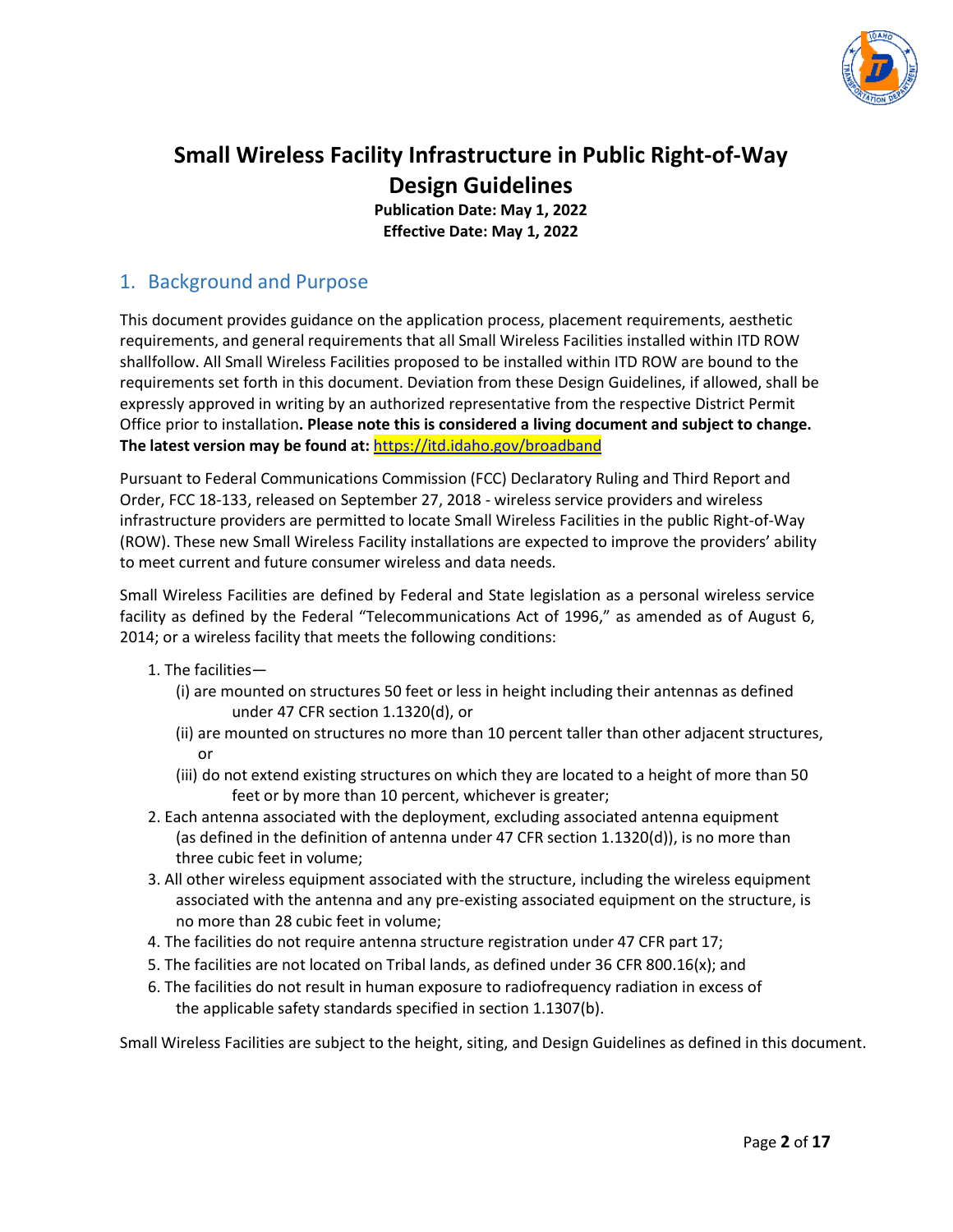

### 2. Definitions

**AASHTO LRFD LTS:** Current Edition of the American Association of State Highway and Transportation Officials (AASHTO) LRFD Specifications for Structural Supports for Highway Signs, Luminaires, and Traffic Signals.

**ADA:** Americans with Disabilities Act.

**Antenna:** Communication equipment transmitting or receiving electromagnetic radio frequency signals used in providing Wireless Service.

**Cantenna:** A waveguide antenna, directional in nature, used to better detect or broaden a wireless network's range.

**ITD:** Idaho Transportation Department.

**Collocation:** The installation, mounting, maintenance, modification, operation, or replacement of Small Wireless Facilities in public right‐of‐way, regardless of ownership.

**Concealed:** Any Small Wireless Facility that is covered, blended, painted, disguised, camouflaged such thatthe Small Wireless Facility blends into the surrounding environment and is visually unobtrusive.

**Contractor:** Network provider representative or authorized designee for construction activities. Contractor may represent the wireless service provider(s).

**Design Guidelines or Guidelines:** These guidelines adopted by ITD as amended or modified from time to time.

**Equipment Cabinets:** Physical containers for smaller, distinct devices.

**FCC:** Federal Communications Commission.

**ITS:** Intelligent Transportation Systems.

**LRFD:** Load and Resistance Factor Design Specification.

**Monopole**: A freestanding pole supporting a Small Wireless Facility, lighting, or signage installed within the ITD right-of-way.

**MUTCD:** Manual on Uniform Traffic Control Devices.

**Provider**: Wireless network service provider or wireless infrastructure provider.

**ROW**: The area on, below, or above state right‐of‐way as defined in ITD's Right-of-Way Manual.

**RF:** Radio Frequency.

**Shot Clock:** FCC's presumptively reasonable permit review timelines.

**Small Wireless Equipment:** A subset of Small Wireless Facilities including cabinets, wiring, etc.

**Standard Specifications:** Current edition of the ITD Standard Specifications for Highway Construction.

**Utility Pole**: A utility pole owned by a third party utility company.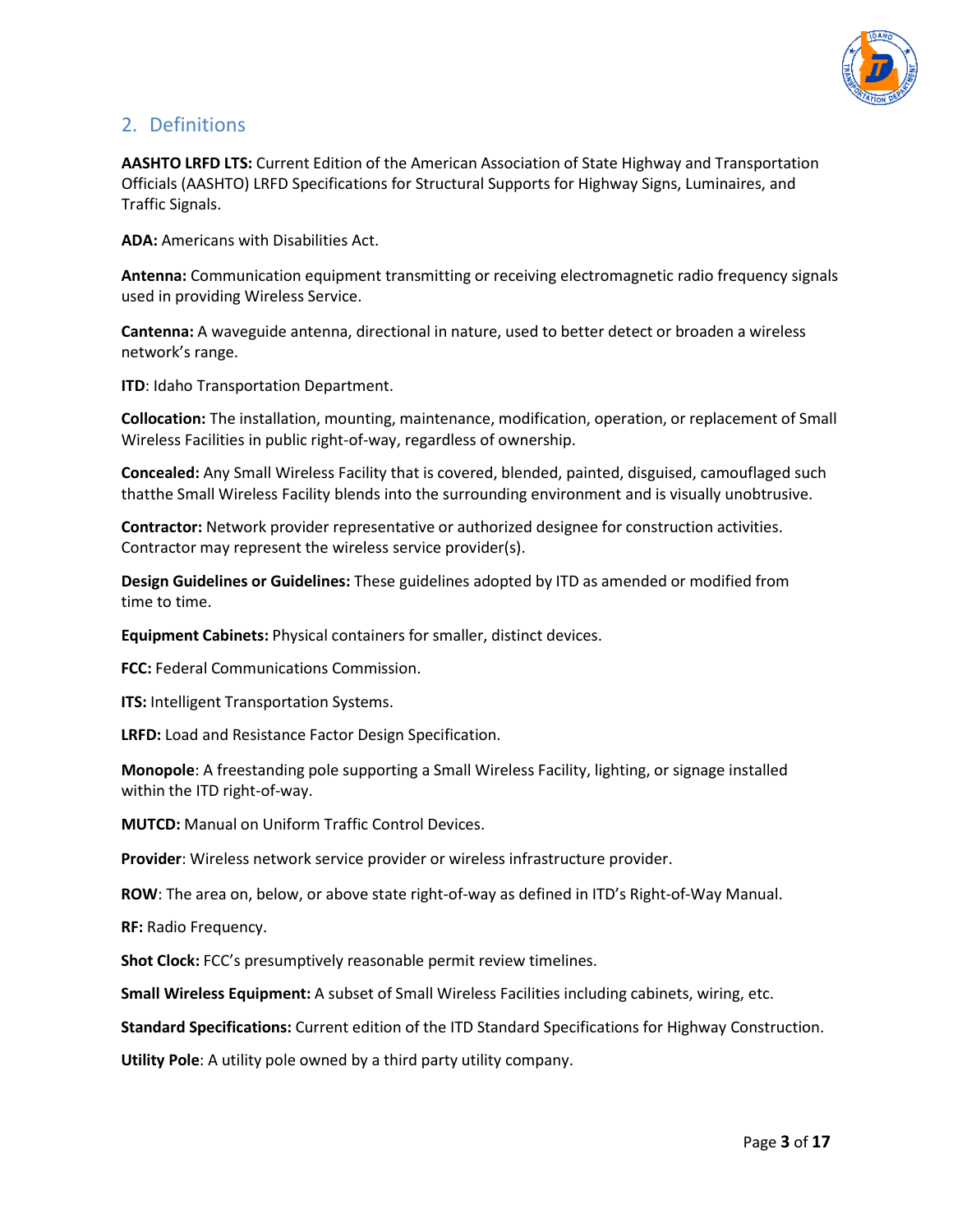

### 3. Application Process

Follow these steps for the installation of Small Wireless Facilities to be located within ITD ROW.

#### **STEP 1: Determine the type of project**

Before applying for the permits required for installation of Small Wireless Facilities within ITD ROW, determine if your project meets the above definition of Small Wireless Facility.

**STEP 2: Submit required application and supporting documents to respective District's Permit Office Provider** shall complete and submit to ITD the following items:

- 1. Completed Right-of-Way Encroachment and Permit for Small Wireless Facilities (ITD Form 2118) – one (1) permit application per day, maximum of 10 locations per permit per highway corridor, per District. If submitting for multiple locations, the application shall be of the same type – new pole, collocating on existing infrastructure (non‐ ITD), or collocating on existing infrastructure (ITD‐owned). This is an attempt to expedite the permit review process by combining similar type of applications.
- 2. Completed Shot Clock Checklist (Refer Appendix A).
- 3. Application Fee (Paid at the District office via credit card, or a check or money order made payable to"ITD"):
	- a. The Provider shall submit the following permit fee:
		- i. \$500 non-recurring fees for up to five Small Wireless facilities, an additional \$100 for each Small Wireless Facility beyond five, or
		- ii. \$1,000 for non‐recurring fees for a new pole (i.e. not a collocation) intended to support one or more Small Wireless Facilities
		- iii. \$270 per Small Wireless Facility per year for all recurring fees, including any possible ROW access fee or fee for attachment to ITD owned structures in the ROW

These fees shall not be construed as granting applicant a property interest in the permitted location.

- 4. Proof of agent authorization, if any (to act on provider's behalf).
- 5. Third Party Lease agreements, if any, for attachment(s) to non-ITD owned structures within public ROW.
- 6. Provider's billing address and contact information for initial and recurring fees.
- 7. Technical Plans or Construction Documents signed and sealed by appropriate qualified professional(s) of the proposed installation(s) with new and existing equipment labeled as applicable. The plans must be drawn to scale with a north arrow and include the following:
	- a. If multiple facilities are requested (consolidated application with a single permit), a master site map, which includes the location of all Small Wireless Facilities proposed with the application and an identification system for each site (site names, numbering, etc.).
	- b. Aerial Map showing the location of the proposed or existing pole(s) to which the Small Wireless Facility is proposed to be attached, and a street view image.

c. Detailed drawings for each facility including the following: Site plan that includes adjacent streets, approximate property lines, curb cuts, and use of adjacent properties. Include the location of all transmission equipment related to the facility, including antennas, radio transceivers, coaxial or fiber‐optic cable, and power supply.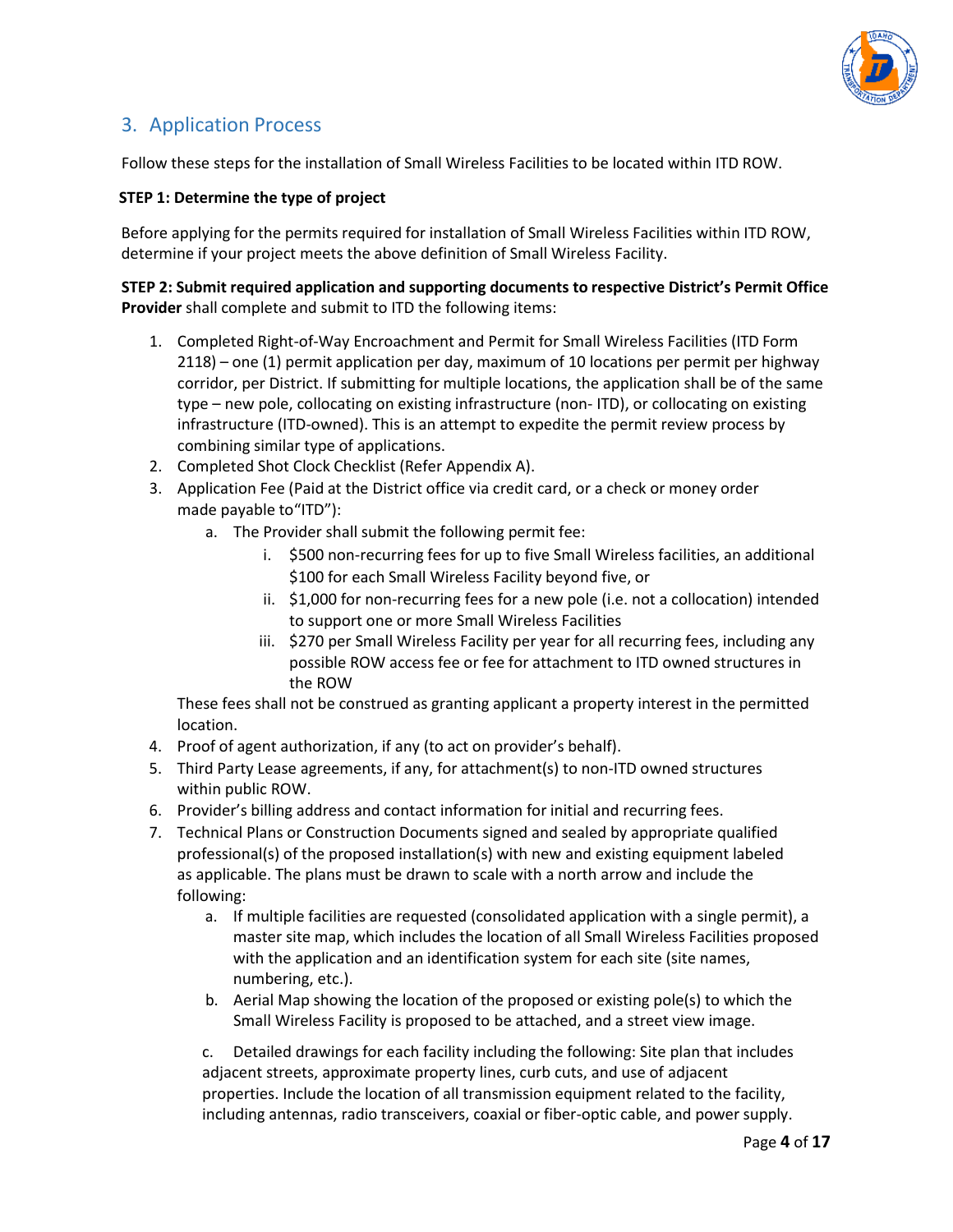

Include all existing and proposed features in the ROW and within 20 feet of facility on adjacent properties (landscaping, trees, bike racks, tree grates,parking meters, benches, awnings, signs, doors, lights, hydrants, fencing, manholes, fire hydrants, etc.). Include any proposed tree removal locations. The proposed separation of the facility from all other adjacent wireless communication facilities and Small Wireless Facilities within the ROW shall also be shown. The latitude and longitude information of the proposed location is desired.

- d. Elevation drawings of proposed facility that call out the height of the vertical infrastructure, antenna(s), and all exposed elements from grade and clearance to sidewalk, if applicable. Include below grade equipment vaults and the location of all transmission equipment related to the facility, including antennas, radio transceivers, coaxial or fiber‐optic cable, and power supply. Include the dimensions of each antenna enclosure and of all exposed elements.
- e. Detailed plans for the screening of antenna and other transmission equipment, including equipment enclosures, other transmission equipment and vaults. Plans shall include proposed material finish and colors.
- f. If below grade equipment vaults are proposed, specifications on proposed vault and cover and plans showing the horizontal and vertical distances from all existing utilities, property lines and easement boundaries. Include details on materials removed and/or replaced in the ROW (concrete, asphalt, masonry, etc.).
- g. Attachment details and specifications.
- h. Placement of Small Wireless Facilities on traffic signals shall be considered only if, after the provider performs reasonable diligence, no other suitable alternative is available in the vicinity of the proposed location (refer to **Section 5** for additional information). Generally, the existing signal poles may not have the structural capacity to handle the weight of the Small Wireless equipment. The size of most existing poles also do not allow for the camouflaging of the equipment within the pole. If the application requests installation of Small Wireless Facilities on traffic signal(s), provider shall include a statement explaining the non-availability of a suitable alternative location. Refer to **Section 4** of this document outlining the order of preference for the location of Small Wireless Facilities.
- i. If a facility is proposed to be located on an existing traffic signal or light pole, the work will be performed by a Licensed Journeyman electricians for all electrical work exceeding 50 volts.
- j. **Traffic Signal or Overhead Sign Structure (New or Existing):** If no suitable alternative location is available and if a facility is proposed to be located on an existing traffic signal or an overhead sign structure, a stamped letter from a qualified Idaho licensed professional engineer (P.E.) certifying that the antenna installation(s) will be placed in a manner so that the size, appearance, and function of the traffic signal or an overhead sign structure will not be considerably altered and structure has sufficient strength for additional loading. Structural design calculations and independent design calculations per AASHTO LRFD LTS shall be provided and stamped by a professional engineer licensed in the State of Idaho.
- k. **Light Pole or Monopole (New):** If a new/replacement light pole or monopole is proposed to be located within ITD ROW, a stamped letter from a qualified Idaho licensed professional engineer certifying that the antenna installation(s) will be placed in a manner so that the size, appearance, and function of adjacent traffic control devices will not be considerably altered. For additional requirements, see ITD Standard Specifications 708.19 – Illumination Poles and Bases; 713.09 Illumination Poles. The design wind speed shall be shown on the working drawings. Foundation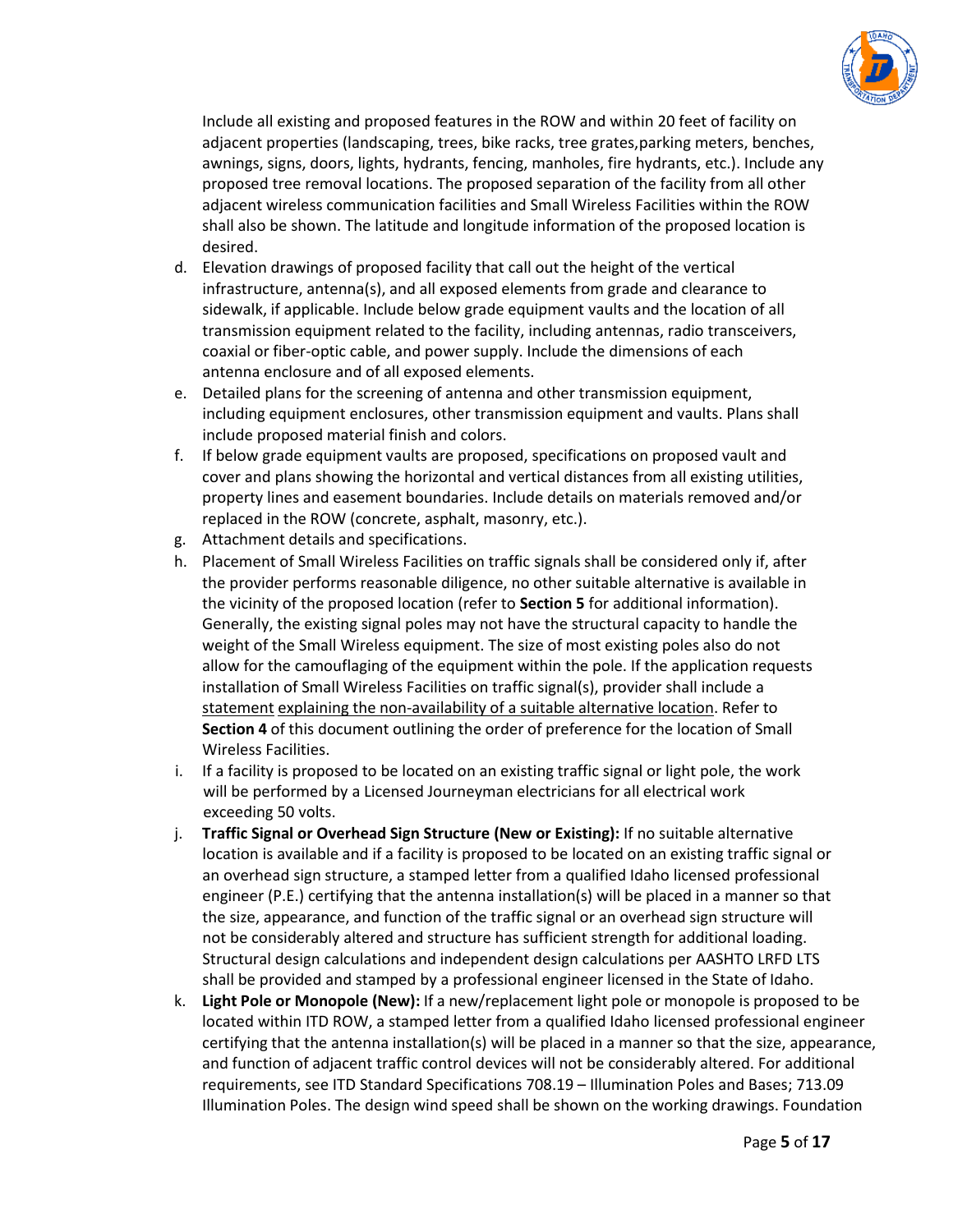

drawings shall be included in the submittal.

- l. **Utility Pole or Other Structures (New or Existing):** If a Small Wireless Facility is proposed to be installed on a new/replacement utility pole or other structure within ITD ROW, design calculations stamped by a professional engineer licensed in the State of Idaho shall be provided. The calculations shall include design loads and design codes used. If a Small Wireless Facility will be installed on an existing pole or other structure, structural design calculations shall include all elements that are modified.
- m. A traffic control plan (vehicular and pedestrian) that meets the requirements of the MUTCD, ITD standards and other applicable federal, state and local standards and requirements shall be submitted for the work proposed to be performed. The traffic control plan shall be utilized during installation, maintenance and removal of any equipment relating to the deployment of Small Wireless equipment.
- 8. Confirmation of non‐interference with communication networks acceptable to ITD that includes the following:
	- a. The Provider shall provide RF Engineering Analysis and field testing to prove that the proposed Small Wireless Facility will not cause any interference with any ITD or public agency's safety communication system, traffic signals, ITS devices, emergency signal control devices and other communication components or any other unforeseen interferences.
	- b. The Provider shall ensure the compatibility between the existing State or local agency infrastructure and the Provider's proposed Small Wireless Facility.
	- c. The Provider shall ensure the compatibility between existing Small Wireless Facilities from other providers and the Provider's proposed Small Wireless Facility or other communication devices/systems.
- 9. Confirmation of Radiation safety: The provider shall provide a non-ionizing electromagnetic radiation report (NEIR) indicating safe radiation levels. The NEIR shall be submitted to ITD by the Provider and retained on file for equipment type and model. The NEIR report shall be endorsed by qualified professional. It shall specify minimum approach distances to the general public as well as electrical communication workers that are not trained in an RF environment (uncontrolled) when accessing the pole by climbing or bucket.

#### **STEP 3: Application Review Process**

ITD District Permit office will review the application with assistance from required specialty units within ITD to approve/disapprove the application according to the FCC Shot Clock requirements.

For Small Wireless Facilities, applicants will be notified by the District's Permit office within 10 days whether the Small Wireless Facility installation permit application is incomplete, and if so, what specific information is needed. For Small Wireless Facilities, Shot Clocks are reset, not just tolled, if the Permit office notifies the applicants within 10 days after submission that the application is incomplete. For subsequent determinations of incompleteness, the Shot Clock would toll – not reset – if the District Permit office provides written notice within 10 days that the supplemental submission did not provide the requested information.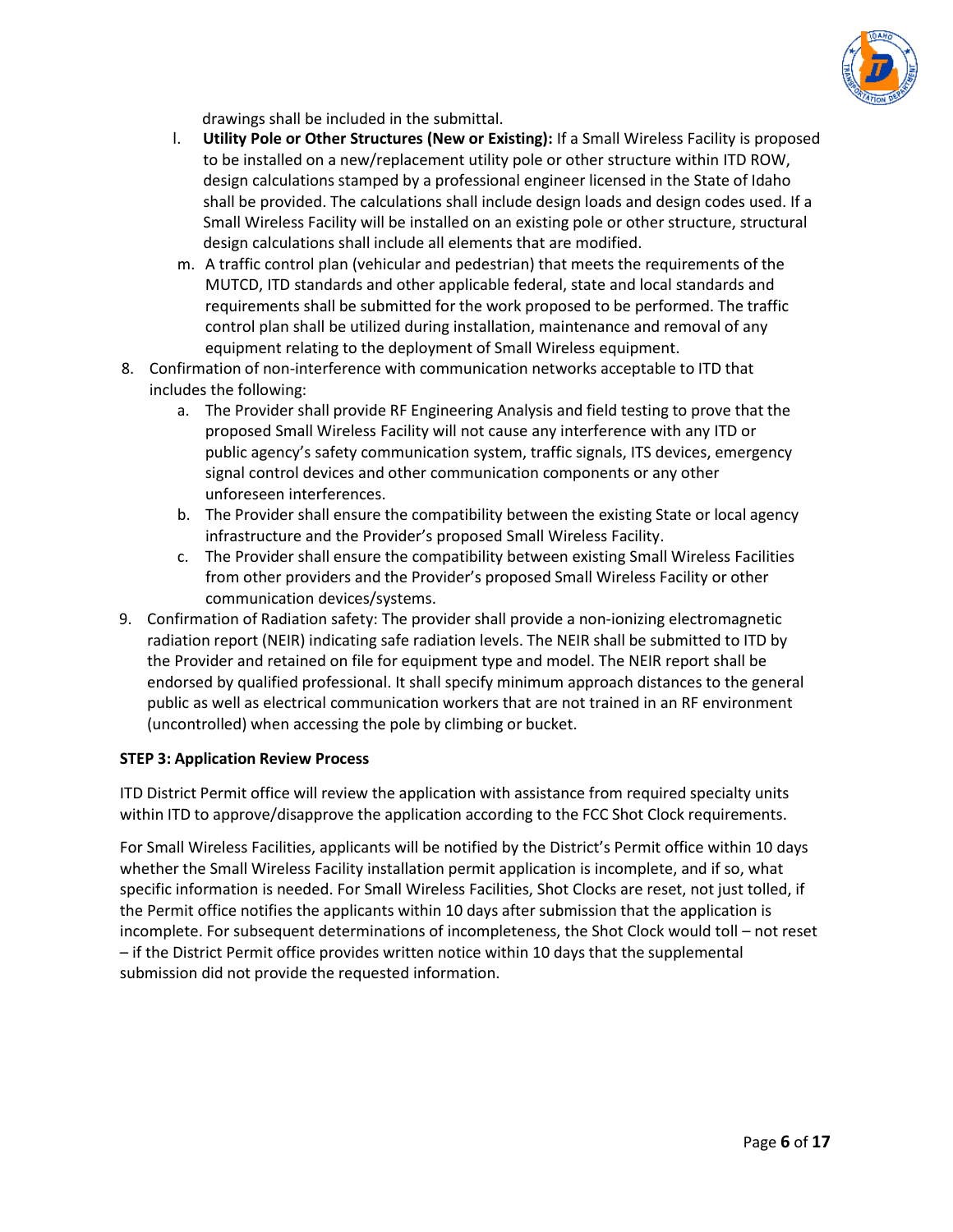

### 4. Placement Requirements

- 1. The order of preference for the location of Small Wireless Facilities is:
	- a. Installation on monopoles
	- b. Attachments to utility poles
	- c. Attachment to plain wood or metal street lights
	- d. Other attachments
	- e. Attachment to traffic signal poles
- 2. All Small Wireless equipment located within the public ROW shall be located such that it meets the ADA requirements and does not obstruct, impede, or hinder usual pedestrian or vehicular travel or interfere with the operations and/or maintenance of traffic signals and other traffic control devices, camera views, signage, street lights, street furniture, fire hydrants, or ITD, local agency, or business district maintenance.
- 3. To the extent possible, all Small Wireless equipment should be located:
	- a. On property lines between properties adjacent to the ROW to avoid interference with building face, views, business signage, pedestrian flow, etc.
	- b. In alignment with existing trees, utility poles and street lights.
	- c. In a manner that does not significantly create new obstructions to property sight lines.
	- d. Within two feet of the outer edge of the ROW line to minimize any obstruction, impediment, or hindrance to the usual travel or public safety on a public ROW.
	- e. If placed on the side of a pole, attachments must be perpendicular to the street away from vehicular traffic at a minimum of twenty (20) feet above ground.
	- f. To the extent possible, spaced equidistant from other poles supporting Small Wireless Facilities to minimize visual clutter and distractions to vehicular traffic; and to minimize the effect on property values and aesthetics of the area.
	- g. No protrusion from the outer circumference of the existing structure or pole shall be more than two (2) feet.
	- h. Appropriate clearance from existing utilities and ITD equipment shall be maintained.
	- i. In a location that does not adversely impact motorist sight triangles at intersections and is in accordance with the latest edition of the AASHTO A Policy on Geometric Design of Highways and Streets. Poles shall not be located within a thirty (30) feet by thirty (30) feet sight distance triangle at any intersections, if ROW are one hundred and twenty (120) feet or less. A fifty (50) feet by fifty (50) feet sight triangle is required for ROW greater than one hundred and twenty (120) feet.
	- j. A minimum distance of fifteen (15) feet from driveways, measured from the edge line of the driveway.
	- k. A minimum distance of ten (10) feet from any above grade building face, including projecting windows.
	- l. In a manner that shall not violate any applicable local, state or federal law, including the 1990 Americans with Disabilities Act.
	- m. A minimum distance of fifteen (15) feet from existing signal poles.
	- n. A minimum distance of twenty (20) feet from existing streetlights.
	- o. A minimum distance of fifteen (15) feet from tree trunks, measured from the outside of the tree.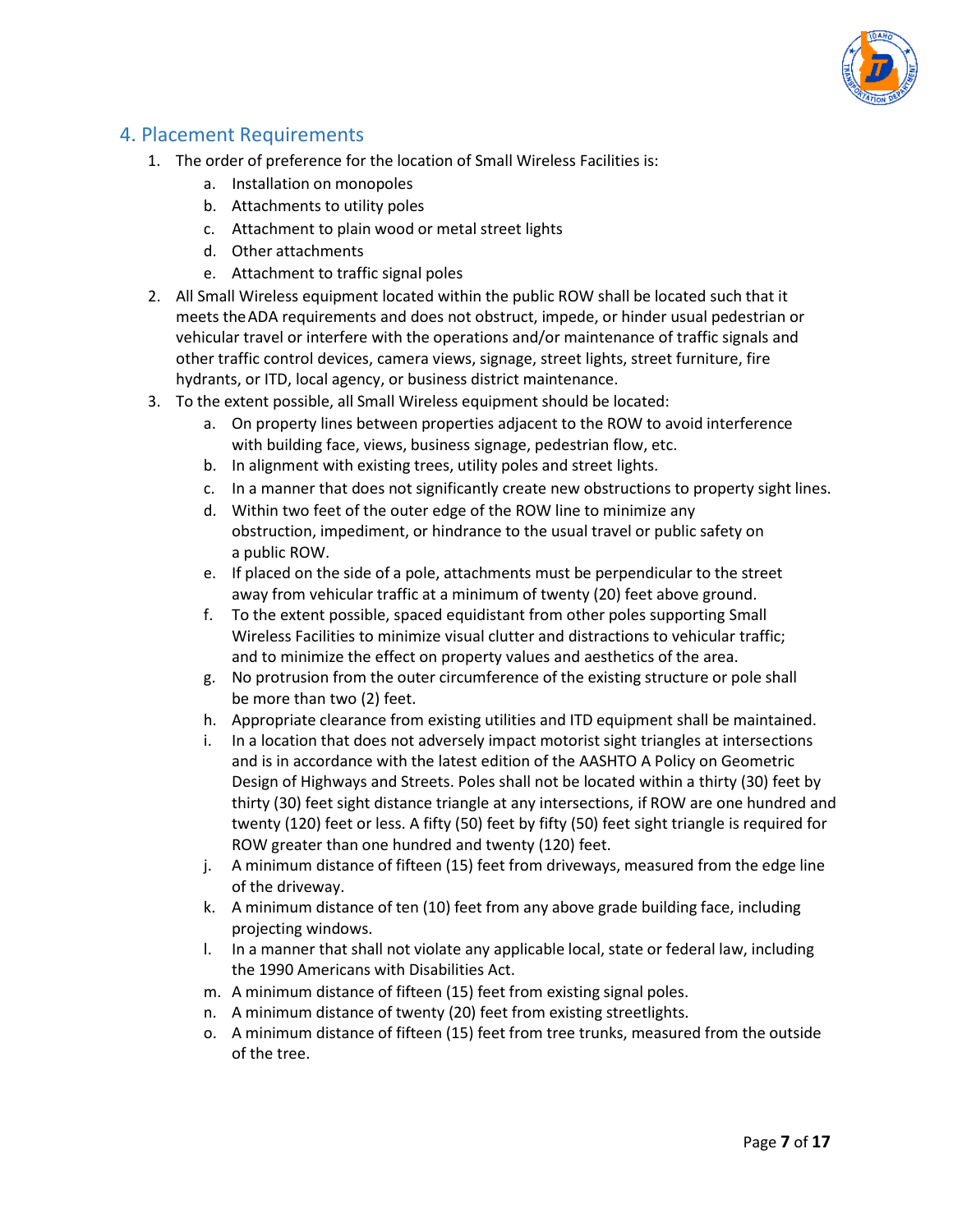

- p. A minimum distance of six (6) feet from an existing fire hydrant or a building's fire connections.
- 4. A replacement traffic signal pole shall be placed approximately in the same location as the pole it replaces except as approved by ITD.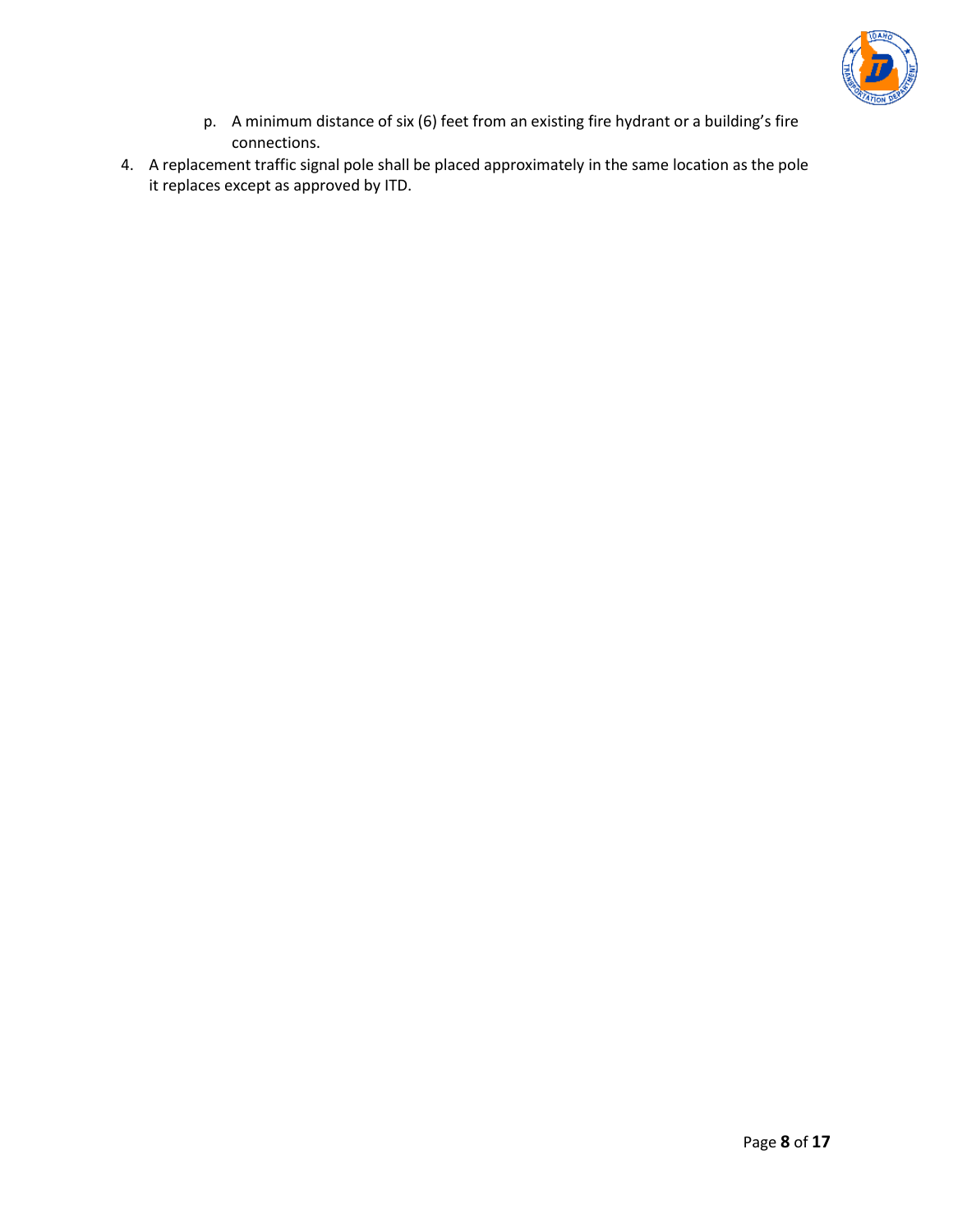

### 5. General Requirements

- 1. Small Wireless equipment shall be mounted on or hidden inside the pole as follows:
	- a. Antenna: contained in a cantenna
	- b. Other equipment: contained in an equipment cabinet
	- c. Monopole installations: all equipment inside monopole in base cabinet
	- d. Utility poles and wood poles: all equipment located on poles if allowed by pole owner, and anything not on the pole to be located in a ground mounted utility box. Fiber in conduits inside of or flush with pole.
	- e. If, after performing reasonable diligence, no suitable alternative location is available and the Small Wireless equipment is to be located on ITD owned traffic signals and standard lightpoles, all equipment must be in a ground mounted utility box.
	- f. Attachments to an ITD‐owned pole or any new replacement pole should have a smooth transition between the Small Wireless and the pole and (except for the top of a cantenna) shall not have any flat surface more than 1.5 inches to prevent the creation of a ledge.
	- g. New/replacement metal street light poles: all equipment inside pole.
	- h. Decorative street lights: replace with equipment inside pole.
	- i. All other locations not specified herein are prohibited.
- 2. Only one enclosure shall be installed at each location, no more than 28 cubic feet in volume as required in the FCC 18‐133 Ruling.
- 3. If attached to ITD equipment, power to the Small Wireless Facility shall be provided by a separate isolated metered branch circuit. The separate metered branch circuit shall include a metered disconnect from the service supplying power to the ITD owned device that the Small Wireless Facility is attached to. The power disconnect shall be accessible to ITD maintenance staff and only disconnect the Providers' power.
- 4. Following installation or modification of a Small Wireless Facility, ITD may require Provider to test the Small Wireless Facility's radio frequency (RF) and other functions to confirm it does not interfere with ITD's operations. ITD reserves the right to disconnect any and all equipment that causes interference with any and all traffic control and ITS devices.
- 5. The protocol for responding to events of interference will require Provider to provide ITD an Interference Remediation Report (IRR) that includes the following items:
	- a. Remediation Plan. Devise a remediation plan to stop the event of interference;
	- b. Time Frame for Execution. Provide the expected time frame for execution of the remediation plan; and
	- c. Additional information. Include any additional information relevant to the execution of the remediation plan.
	- d. In the event that interference with ITD facilities cannot be eliminated, Provider shall shut down the Small Wireless Facility and remove or relocate the Small Wireless Facility that is the source of the interference within 48 hours to a suitable alternative location approved by ITD.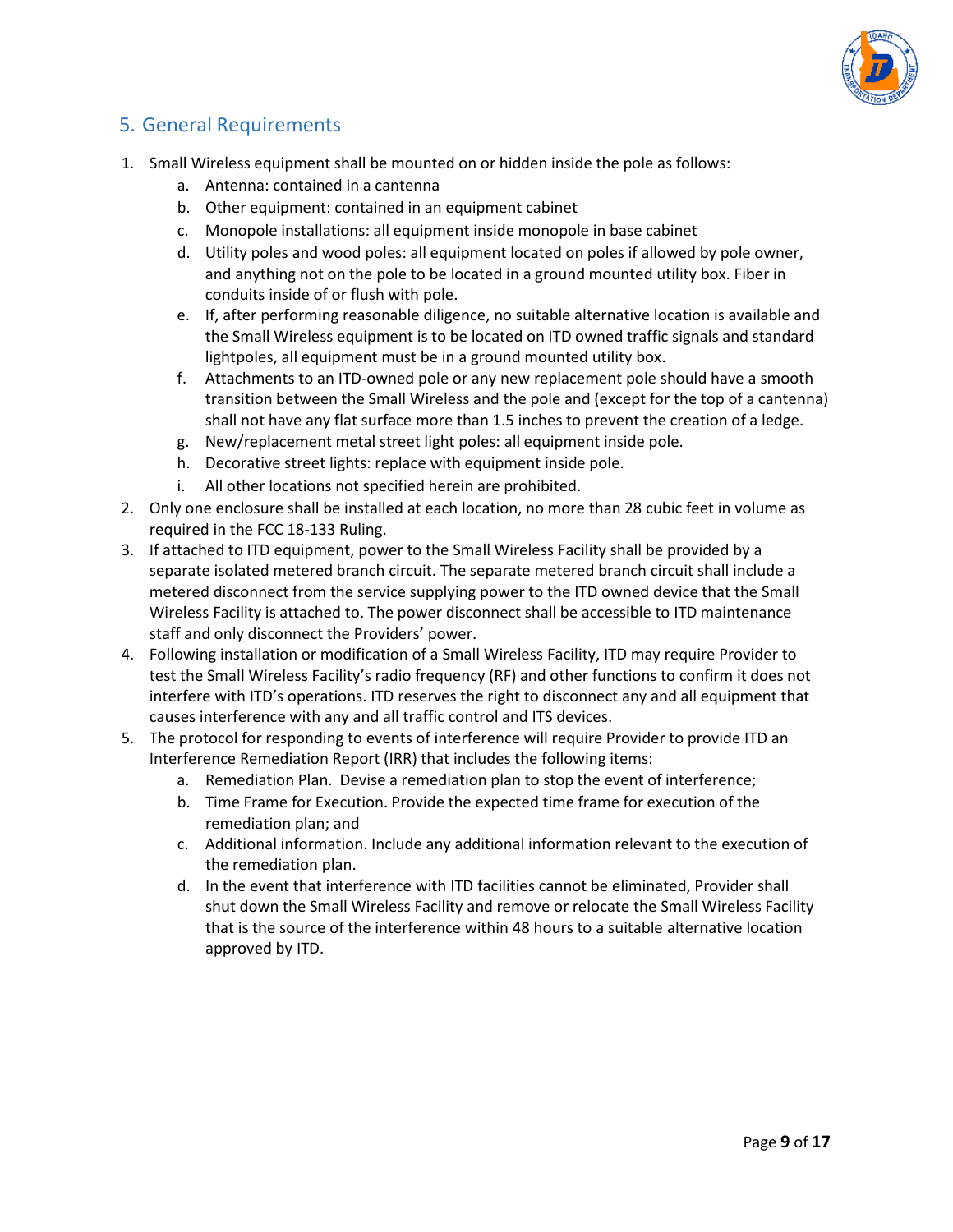

- 6. As‐Built maps and records
	- a. Provider shall maintain accurate maps and other appropriate records of its Small Wireless Facilities and related ground equipment as they are actually constructed in the ROW. Provider shall maintain a list of its Small Wireless Facilities and provide ITD an inventory of locations within ten (10) days of installation. The inventory of Small Wireless Facilities shall include GIS coordinates, date of installation, pole ID number (if applicable), type of pole used for installation, pole owner, and description/type of installation for each Small Wireless Facility installation. Provider will provide additional maps to ITD upon request.
	- b. Upon completion and final inspection by ITD, the Company or Utility shall provide complete and accurate As-Built drawings to include all facilities, equipment and supporting utilities installed in the right-of-way within 30 days of the installation of the Small Wireless Facilities. The As-Builts will include, to the nearest 0.10 feet, all longitudinal, horizontal and vertical dimensions. All cellular, fiber optic and supporting utility infrastructure placed under Master License Agreements through the utility encroachment permitting process shall be delivered to ITD in Esri File Geodatabase Feature Class format. All GIS data must be projected to ITD's standard projected coordinate system, NAD 1983 Idaho Transverse Mercator (Meters), WKID 102605 (Authority: Esri). All latitude/longitude fields in GIS datasets must be calculated to WGS84 geographic coordinate system using numeric decimal degrees (not N/S/E/W).
	- c. Upon ITD's written request, Provider shall provide a cumulative inventory within thirty (30) days of ITD's request. Concerning Small Wireless Facilities that become inactive, the inventory shall include the same information as active installations in addition to the date the Small Wireless Facility was deactivated and the date the Small Wireless Facility was removed from the ROW. ITD may compare the inventory to its records to identify any discrepancies.
- 7. Design Manual/Technical Specifications
	- a. Placement or modification of Small Wireless Facilities and related ground equipment shall comply with the latest technical requirements set forth in this document and/or local agency design guidelines/requirements. If local agency requirements conflict with the requirements set forth in this document, the requirements set forth in this document apply unless approved by ITD.
- 8. Installations shall not affect accessibility or inspectability of existing or new/replacement structures.
- 9. ITD District Traffic Engineer or designee shall provide guidance on all issues related to the operation and function of traffic signals and traffic control devices including but not limited to typical traffic signal placement, signal specifications, street signs or other signage (where applicable).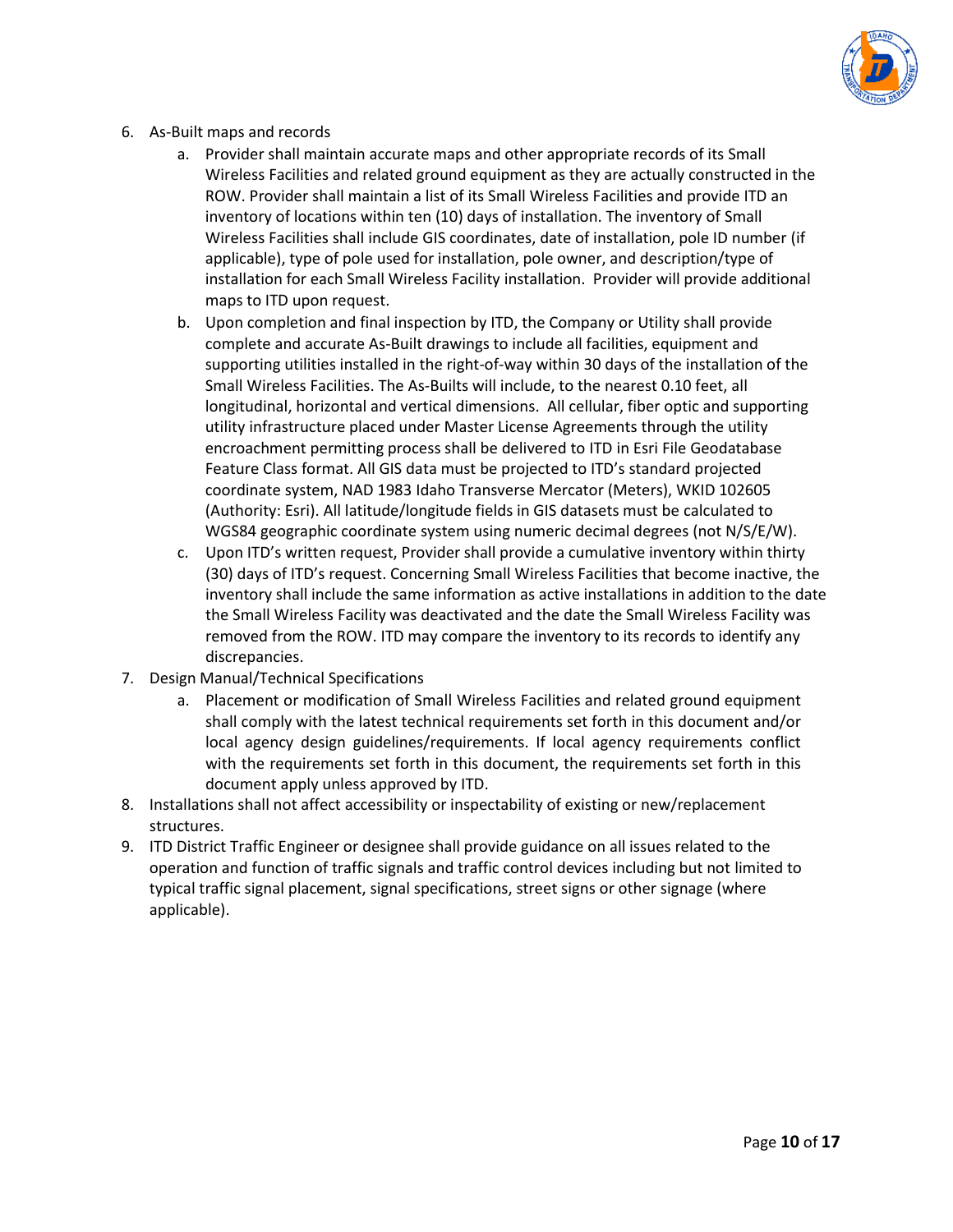

### 6. Aesthetic Requirements

- 1. Providers shall match the aesthetics of the existing unique assemblies and other ITD infrastructure near proposed Small Wireless Facility locations, with special attention given to the details of the unique neighborhood assemblies.
	- a. ITD infrastructure and unique neighborhood assemblies may include street lights, traffic signals, mast arms, decorative pole bases, architectural luminaires, mounting heights, pole colors, etc.
	- b. Aesthetics may include style, color, patterns, sizes, scale, and heights. In some instances, contrast may be warranted (i.e. urban context). In other instances, contrast shall be minimized (i.e. open space or rural setting).
	- c. Equipment shall minimize impacts to the surrounding aesthetics. All equipment shall be colored to match pole aesthetics.
	- d. If equipment is mounted to a wood pole, the visible attachments and hardware shall be colored to match the pole unless a variation is expressly allowed in writing an authorized representative of the local agency or ITD District Permit Office. Typically, US Forest Service Brown, FS 20059, matches wood coloring.
	- e. Poles shall match the aesthetics of the surrounding poles. In instances of zinc poles, they shall be powder‐coated instead of painted.
	- f. Equipment on ITD infrastructure shall reside above the signal arm, internal to the pole or hidden behind an exterior shroud. Provider shall mount no equipment to the exterior of the pole unless covered by an exterior shroud. Exterior shroud shall be colored to match existing pole and equipment.
	- g. ITD aesthetic guidelines, policies, and/or standards shall be followed. The Provider shall contact the ITD Broadband Program Manager (or designee) for aesthetic guidelines, policies, and/or standards.
	- h. Special attention should be given to the details of neighborhoods with unique street light assemblies. Unique assemblies may include mast arms, decorative pole bases, architectural luminaires, mounting heights, pole colors, etc.
	- i. Local agency and historic district design guidelines, policies, and/or standards, including cultural resources, shall be followed.
	- j. Per Section 6409(a) of the Spectrum Act of 2012, an environmental assessment may not be required under section 1.1307(a)(4) when the FCC, an applicant, and other affected parties have entered into a memorandum of agreement to mitigate effects on historic properties.
	- k. There shall be no lights on the equipment unless required by federal law.
	- l. Aesthetics shall maintain the primary function of the traffic control device(s) for safe and effective traffic control and management.
	- m. If after performing reasonable diligence, no suitable alternative location is available and the Small Wireless equipment is to be located on ITD-owned traffic signal pole, all Small Wireless equipment shall reside above the signal arm, internal to the pole or hidden behind an exterior shroud. Providers shall mount no equipment to the exterior of the pole unless covered by a shroud.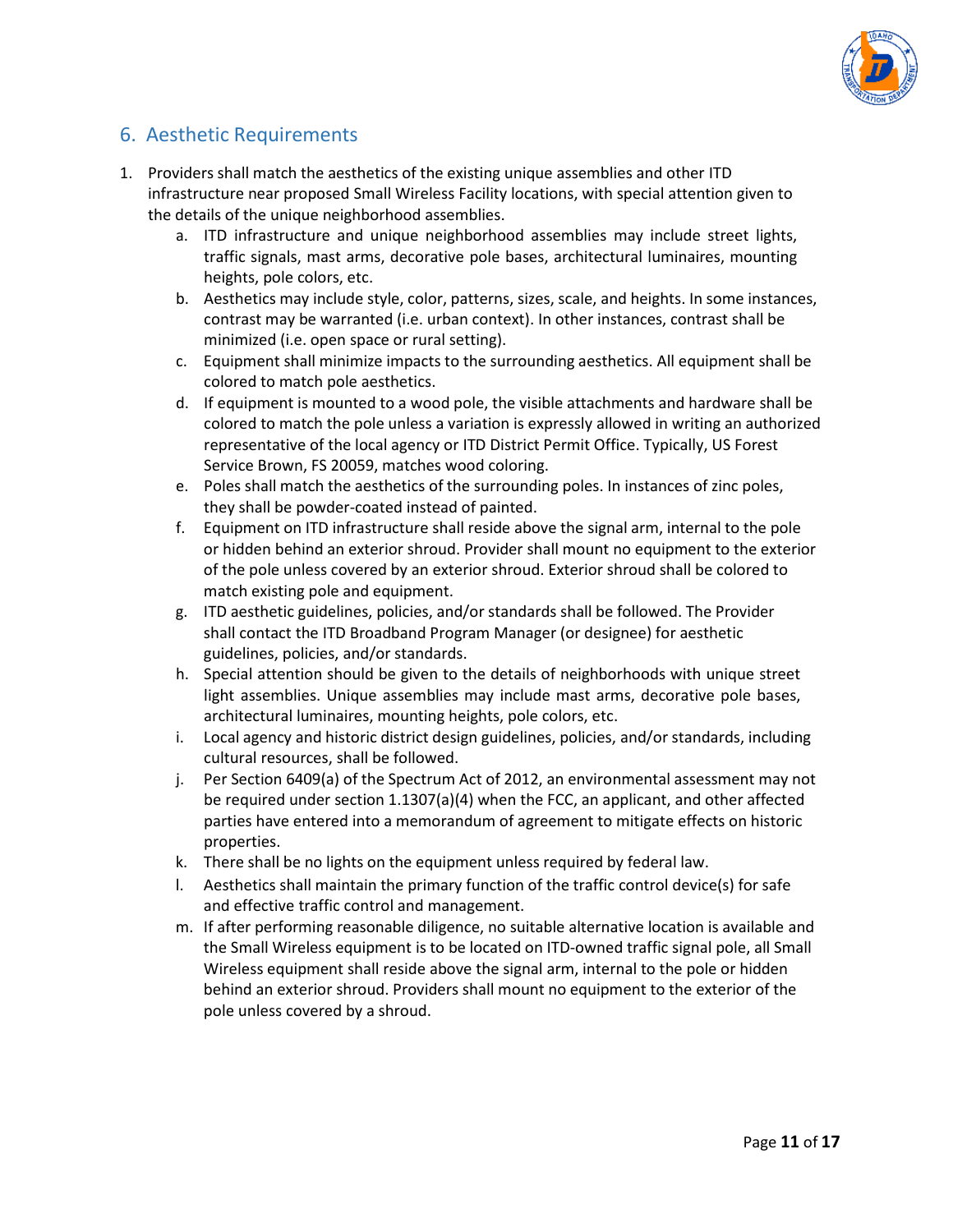

## 7. Electrical Service Requirements

- 1. Provider shall be responsible for obtaining any required electrical power service to the Small Wireless Facilities. The method of providing electric service shall be approved by ITD. Provider is required to obtain all necessary permits.
- 2. Electrical service shall be in accordance to the electrical service provider's current requirements and the current National Electrical Safety Code (NESC). Inspections shall be conducted by a State inspector.
- 3. Grounding shall be per the electric service provider's requirements and shall be contained in a separate conduit from ITD or local agency equipment.
- 4. Provider shall provide ITD with a copy of the electrical permit(s) and provide sealed engineered drawings for conduit size, circuit size, calculations for Amp, distances running, etc.
- 5. Provider's electrical supply shall be separately metered from ITD or local agency electric supply. A separate service meter and disconnect is required for the power to Small Wireless Facility that can be accessed and operated by ITD personnel. The electrical service meter shall not be mounted on ITD poles or structures. Provider shall use single phase 120/240V when connecting to any ITD infrastructure and provide access to service meter upon inspection.
- 6. ITD shall not be liable to the Provider for any stoppages or shortages of electrical power furnished to the Small Wireless Facility or ground equipment, including without limitation, stoppages or shortages caused by any act, omission, or requirement of the public utility serving the structure or the act or omission of any other tenant or Provider of the structure, or for any other cause beyond the control of ITD.
- 7. Provider shall not allow or install generators or back-up generators unless expressly approved in writing by an authorized representative from the District Permit Office. Generators may be allowed for testing, emergency outages, and restoration purposes, on a case‐by‐case basis, with prior, written approval from District Permit Office.
- 8. Electric service meters shall be placed in a location that minimizes interference with other users for ITD's ROW including but not limited to, pedestrians, motorists, and other entities with equipment in the ROW and minimizes its aesthetic impact within 25 feet and clear line of sight.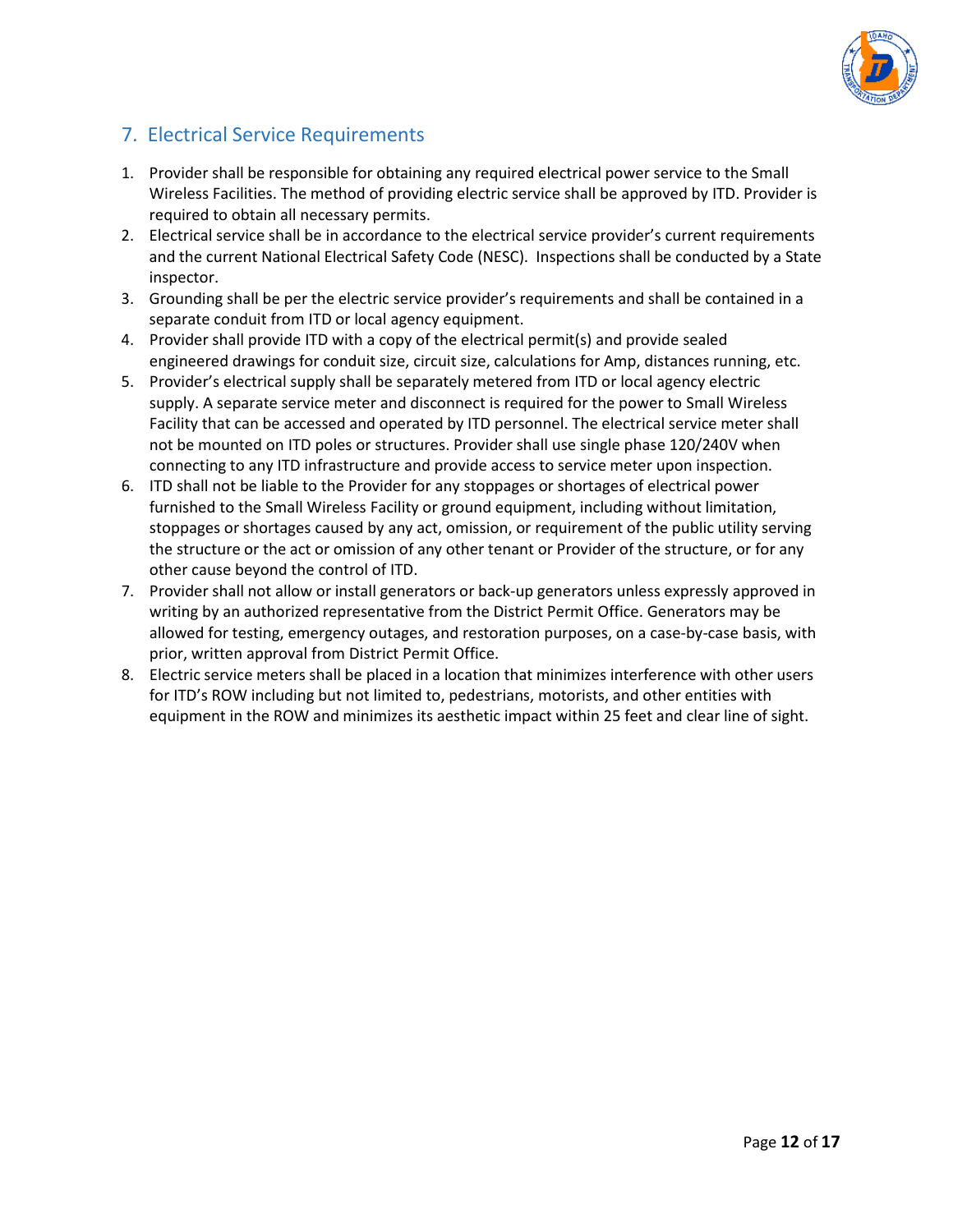

# 8. Conduits, Cables, Equipment Cabinets and Cantennas

- 1. All hardware attachments should be hidden.
- 2. Welding or drilling/punching holes into existing metal equipment or structures is not permitted.
- 3. All fiber and cabling shall be encased in conduits, unless otherwise approved by ITD.
- 4. All metal pole installation requires cables to be installed inside of a pole. All cabling and raceways shall be concealed within the pole.
- 5. All cables shall be clearly labeled for future identification.
- 6. All cables shall be separated from ITD's conduit, cabling and underground infrastructure. No Small Wireless Facility wiring or electronics shall be placed in ITD conduits.
- 7. If Small Wireless Facility is proposed on a traffic signal pole or other ITD owned poles or structures,they shall have a separate access hand hole for the provider, other than ITD access hand hole.
- 8. The term "equipment cabinets" does not include relatively small electronic components if they are not used as physical containers for smaller devices, and the maximum number of additional equipment cabinets is measured for each separate eligible facilities request.
- 9. Equipment cabinets shall:
	- a. Have a lockable access door sized to install, maintain, and remove all Small Wireless equipment as needed and shall meet the provider's requirements.
	- b. Be ground mounted.
	- c. Meet ITD's requirements for ground mounted utility boxes and be attached to a concrete foundation.
- 10. Cantennas shall:
	- a. Be mounted directly on top of the pole unless a side arm installation is required by the pole owner.
	- b. Have a tapered transition between the upper pole and cantenna.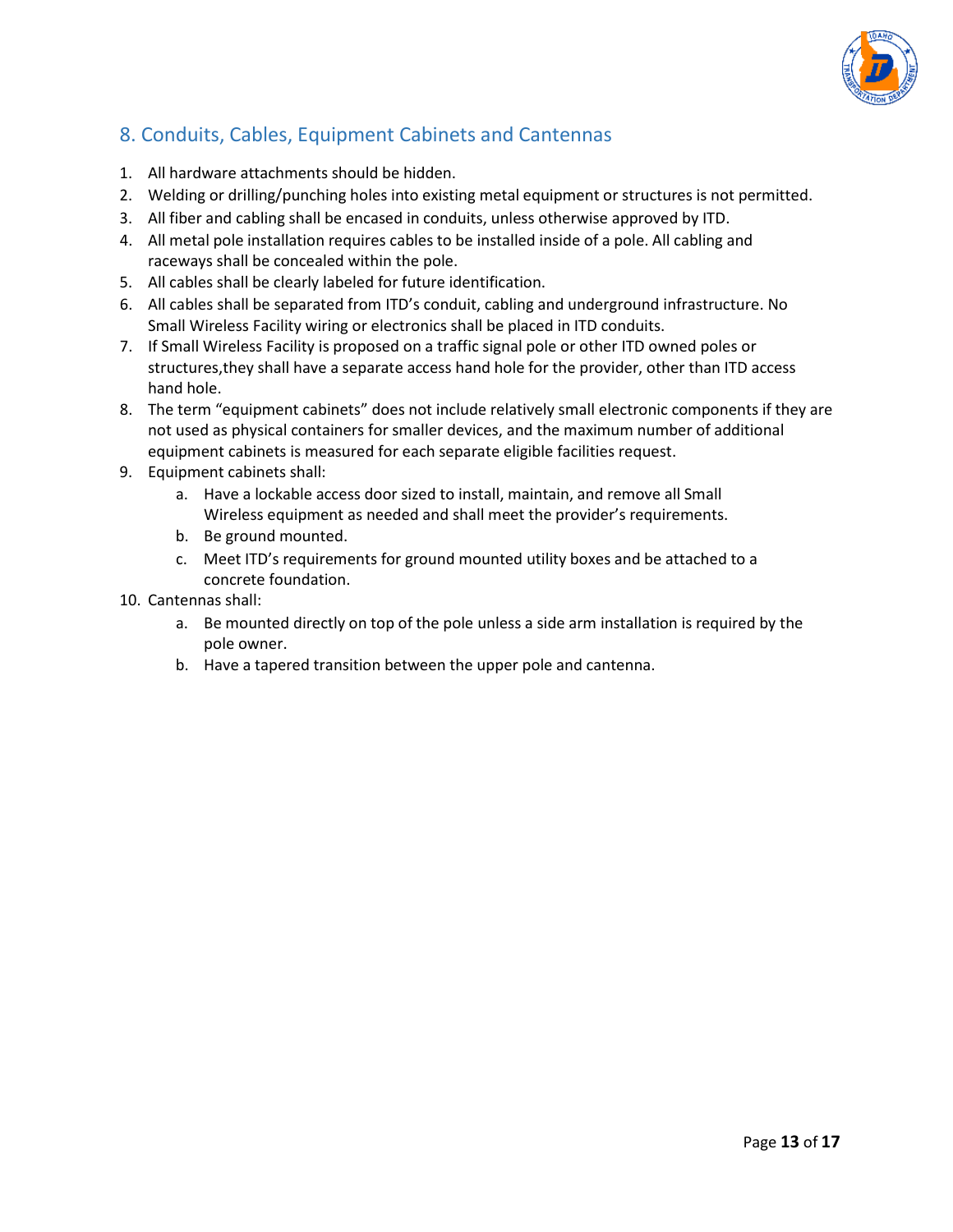

## 9. Requirements for Removal, Replacement, Maintenance and Repair

- 1. Maintenance Work on the Small Wireless Facility
	- a. The Provider shall obtain the applicable District's maintenance permit to perform any maintenance activity on the Small Wireless Facility.
	- b. Routine, periodic maintenance and emergency repairs may be performed in compliance with an approved maintenance permit from the applicable District Permit Office.
- 2. Removal or relocation by Provider
	- a. The Provider shall obtain a utility encroachment permit prior to removal or relocation of any equipment located within ITD ROW.
	- b. ITD shall not issue any refunds for any amounts paid by Provider for Small Wireless Facility that have been removed.
- 3. Removal or Relocation Required for Highway Construction
	- a. Except as provided in existing state and federal law, a Provider shall relocate or adjust any Small Wireless Facilities and related ground equipment in a public ROW within 30 days of written notification by ITD, and without cost to ITD.
	- b. The Provider shall, at ITD's direction, remove or relocate its Small Wireless Facilities and related ground equipment at the Provider's sole cost and expense, except as otherwise provided in existing state and federal law, whenever ITD reasonably determines that the relocation or removal is needed for any of the following purposes: the construction, completion, repair, widening, relocation, or maintenance of, or use in connection with, any ITD construction or maintenance project of a street or public ROW for the purpose of enhancing the traveling public's travel and transportation uses.
	- c. If the Provider fails to remove or relocate the Small Wireless Facilities and related ground equipment, or portion thereof as requested by ITD within 90 days of the Provider's receipt of the request, then ITD shall be entitled to remove the Small Wireless Facilities and related ground equipment, or portion thereof at Provider's sole cost and expense, without further notice to Provider. ITD will not be responsible for damage to the equipment when removing the Small Wireless Facility.
	- d. The Provider shall, within 30 days following issuance of invoice for the same, reimburse ITD for its reasonable expenses incurred in the removal (including, without limitation, overhead and storage expenses) of the Small Wireless Facilities and related ground equipment, or portion thereof.
- 4. Allocation of Funds for Removal and Storage
	- a. ITD has appropriated \$0 to pay for the cost of any removal or storage of Small Wireless Facilities and related ground equipment and no other funds are allocated.
- 5. Tree Maintenance
	- a. Provider, its contractors, and agents shall obtain prior written permission from District Permit office before trimming trees hanging over its Small Wireless Facilities to prevent branches of such trees from contacting attached Small Wireless Facilities. When directed by the District Permit office, Provider shall trim under the supervision and direction of the ITD inspector. ITD shall not be liable for any damages, injuries, or claims arising from Provider's actions under this section.
- 6. Signage
	- a. Provider shall post its name, location identifying information, and emergency telephone number in an area on the cabinet of the Small Wireless Facility that is visible to the public.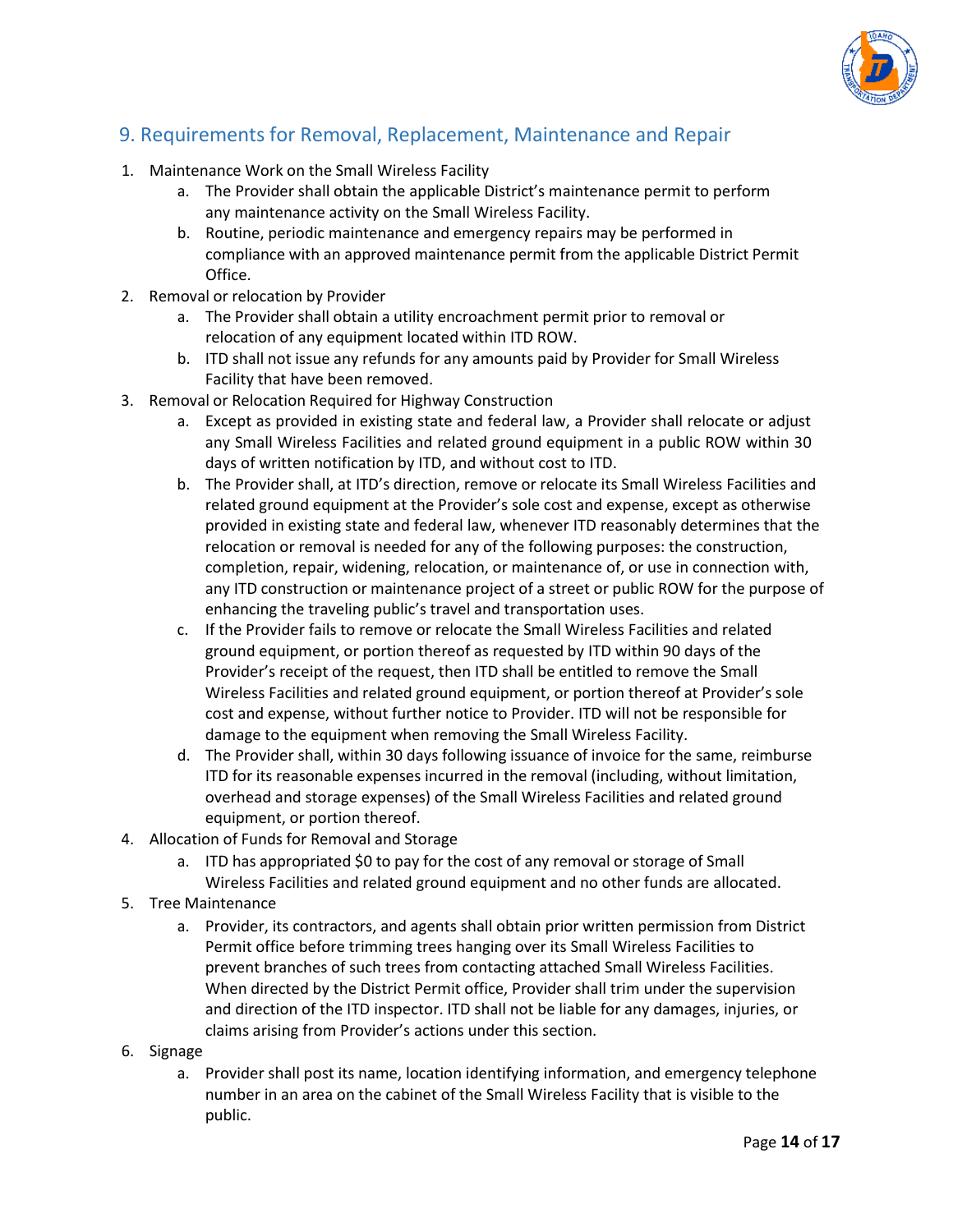

Signage required under this section shall not exceed 4" x 6," unless otherwise required by law (e.g. RF ground notification signs).

- b. Except as required by Law, Provider shall not post any other signage or advertising on the Small Wireless Facilities without written approval from ITD.
- c. Provider shall follow current ITD Outdoor Advertising regulations in developing the signage.
- 7. Graffiti Abatement
	- a. As soon as practical, but not later than fourteen (14) calendar days from the date Provider receives notice thereof, Provider shall remove all graffiti on any of its Small Wireless Facilities and related ground equipment located in the ROW.
- 8. Restoration
	- a. Provider shall repair any damage to the ROW, or any facilities located within the ROW, and the property of any third party resulting from Provider's removal or relocation activities or any other of Provider's activities within 10 calendar days following the date of such removal or relocation, at Provider's sole cost and expense, including restoration of the ROW and such property to substantially the same condition as it was immediately before the date Provider was granted a Permit for the applicable location, or did the work at such location (even if Provider did not first obtain a Permit), including restoration or replacement of any damaged trees, shrubs, or other vegetation.
- 9. Provider's responsibility
	- a. Provider shall be responsible and liable for the acts and omissions of Provider's employees, temporary employees, officers, directors, consultants, agents, affiliates, subsidiaries, sub‐Provider's and subcontractors in connection with the installations of any Small Wireless Facilities and related ground equipment, as if such acts or omissions were Provider's acts or omissions.
- 10. Reservation of Rights
	- a. ITD reserves the right to install, and permit others to install, utility facilities in the ROW. In permitting such work to be done by others, ITD shall not be liable to Provider for any damage caused by those persons or entities.
	- b. ITD reserves the right to locate, operate, maintain, and remove ITD traffic signal poles, light poles or monopoles, overhead sign structures and other traffic control and ITS devices in the manner that best enables the operation of its systems and protect public safety.
	- c. ITD reserves the right to locate, operate, maintain, and remove any ITD assets, including poles and structures, located within the ROW in the manner that best enables ITD's operations.
	- d. ITD reserves the right to disconnect any and all equipment that causes interference with any and all traffic control and ITS devices or systems.
- 11. Ownership
	- a. No part of a Small Wireless Facility and related ground equipment erected or placed on the ROW by Provider will become, or be considered by ITD as being affixed to or a part of, the ROW. All portions of the Small Wireless Facility and related ground equipment constructed, modified, erected, or placed by Provider on the ROW will be, and remain the property of Provider, and may be removed by Provider at any time, provided the Provider shall notify the ITD District Permit office prior to any work in the ROW.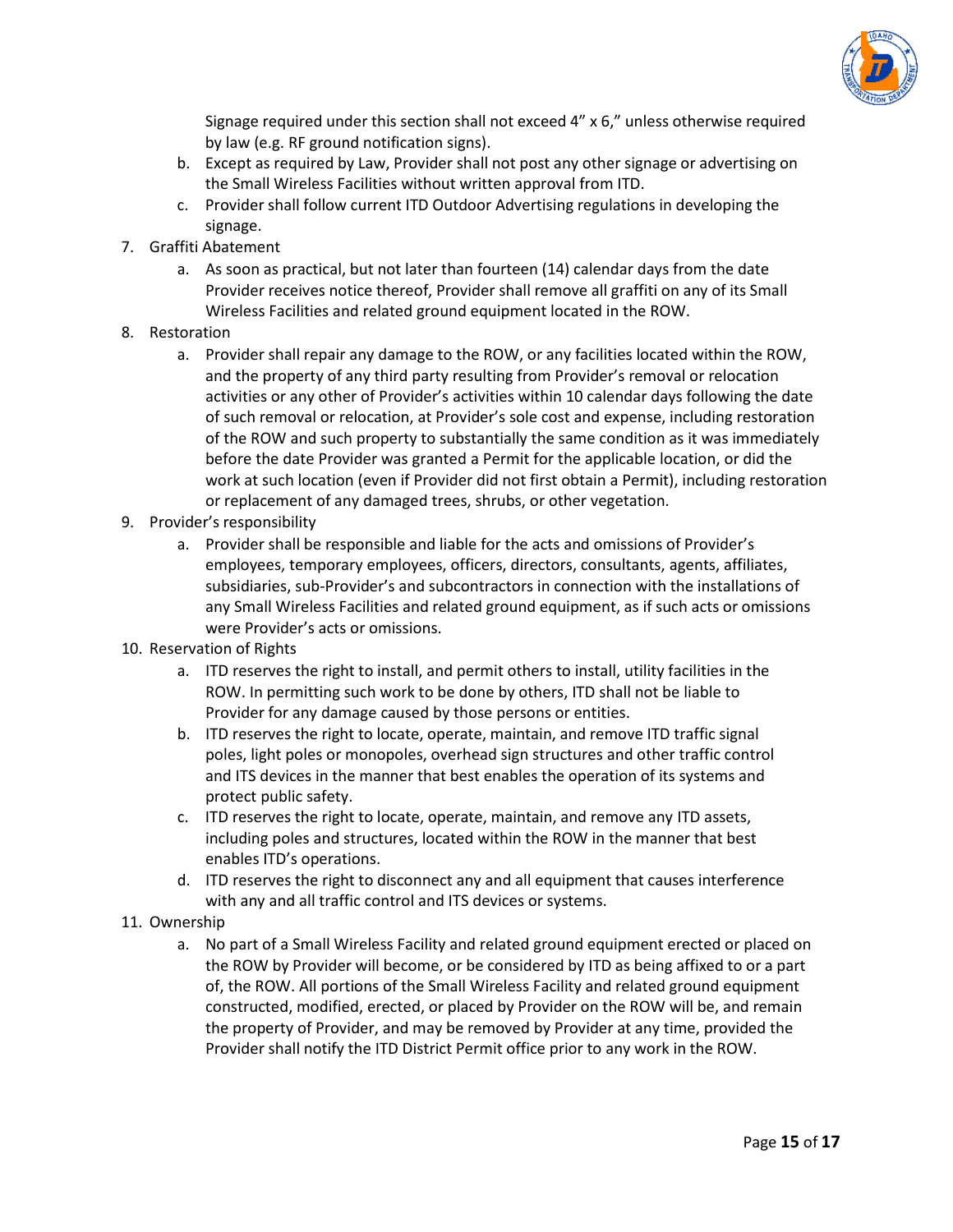

## 10. Abandonment of Facilities

Provider shall remove its Small Wireless Facilities and related ground equipment when such facilities are abandoned regardless of whether or not it receives notice from ITD. Unless ITD sends notice that removal must be completed immediately to ensure public health, safety, and welfare, the removal must be completed within the earlier of 30 days of the Small Wireless Facilities and related ground equipment being abandoned or within 30 days of receipt of written notice from ITD. When Provider removes, or abandons permanent structures in the public ROW, the Provider shall notify ITD in writing of such removal or abandonment and shall file with ITD the location and description of each Small Wireless Facility and related ground equipment removed or abandoned. ITD may require the Provider to complete additional remedial measures necessary for public safety and the integrity of the public ROW in accordance with all applicable ITD requirements and state and federal law.

**I have read, reviewed and understand ITD's Small Wireless Infrastructure in Public Right‐of‐Way Design Guidelines "Guidelines" in their entirety and expressly agree to follow the Guidelines.**

Name **Company** Company **Date** 

\_\_\_\_\_\_\_\_\_\_\_\_\_\_\_\_\_\_\_\_\_\_\_\_\_ \_\_\_\_\_\_\_\_\_\_\_\_\_\_\_\_\_\_\_\_\_\_\_\_\_ \_\_\_\_\_\_\_\_\_\_\_\_